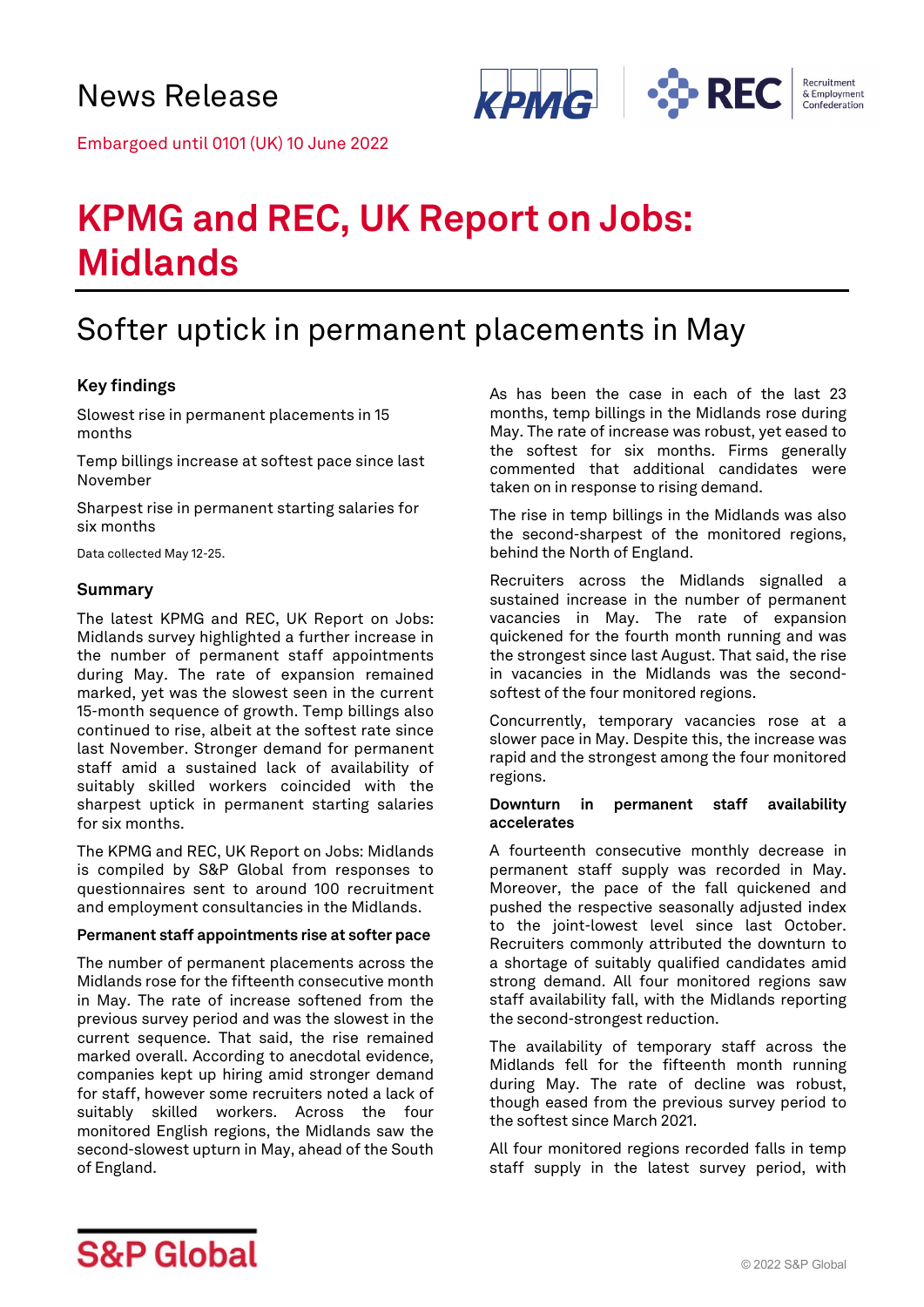# News Release



recruiters in the Midlands reporting the secondsoftest decline, behind London.

#### **Further rapid rise in permanent starting salaries**

Salaries awarded to permanent new joiners across the Midlands increased at a substantial pace in May. The rate of increase accelerated from the previous survey period and was the quickest recorded for six months. According to respondents, stronger demand for skilled workers amid shortages was a key factor in higher starting salaries. Recruiters in the Midlands recorded the second-slowest rise in average starting salaries of the four monitored regions.

Latest data highlighted an eighteenth consecutive monthly increase in average pay rates for shortterm staff in the Midlands. The rate of wage inflation softened to a one-year low, though remained marked overall.

All four English regions reported strong rises in temp rates, however Midlands-based recruiters reported the softest pace of wage inflation.

#### **Comments**

Commenting on the latest survey results, Kate Holt, People Consulting Partner at KPMG UK, said:

*"The confidence of businesses to hire in the Midlands remained robust in May, as the region saw a further uptick in the number of permanent job placements – its fifteenth consecutive monthly rise. But while the strong demand for candidates continues to outpace supply, there are signs that appetite could be easing, as the rise softened to its slowest rate in that sequence.*

*"Businesses need to ensure they keep a close handle on cost pressures, whilst still trying to attract new talent. This is no mean feat, especially considering they're also facing the sharpest rise in starting salaries for six months, and firms will need to show the resilience of the last two years while they wait for the turbulence to ease."*

#### Neil Carberry, Chief Executive of the REC, said:

*"These numbers show a hugely positive jobs market if you are looking for work. While the pace of growth has dropped after a stellar first quarter, by any normal measure there are still lots of vacancies out there, offering improved wages. For companies, they emphasise again that hiring is a challenge in this market, and getting it right matters – the help of professional recruiters will be vital. Demand for temporary workers is stabilising faster than for permanent staff, which could suggest a little caution creeping into employers' thinking in the face of high inflation.*

*"But compared to pre-pandemic, labour supply is still the big issue we have to solve. With over half a million people missing from the jobs market, and demand still growing strongly, this is a big, strategic issue for the UK. Growth is essential to funding public services and paying higher wages sustainably. Any plan for growth must include action to help people into work from inactivity, skills reform, support for innovation on productivity and targeted immigration reform."*